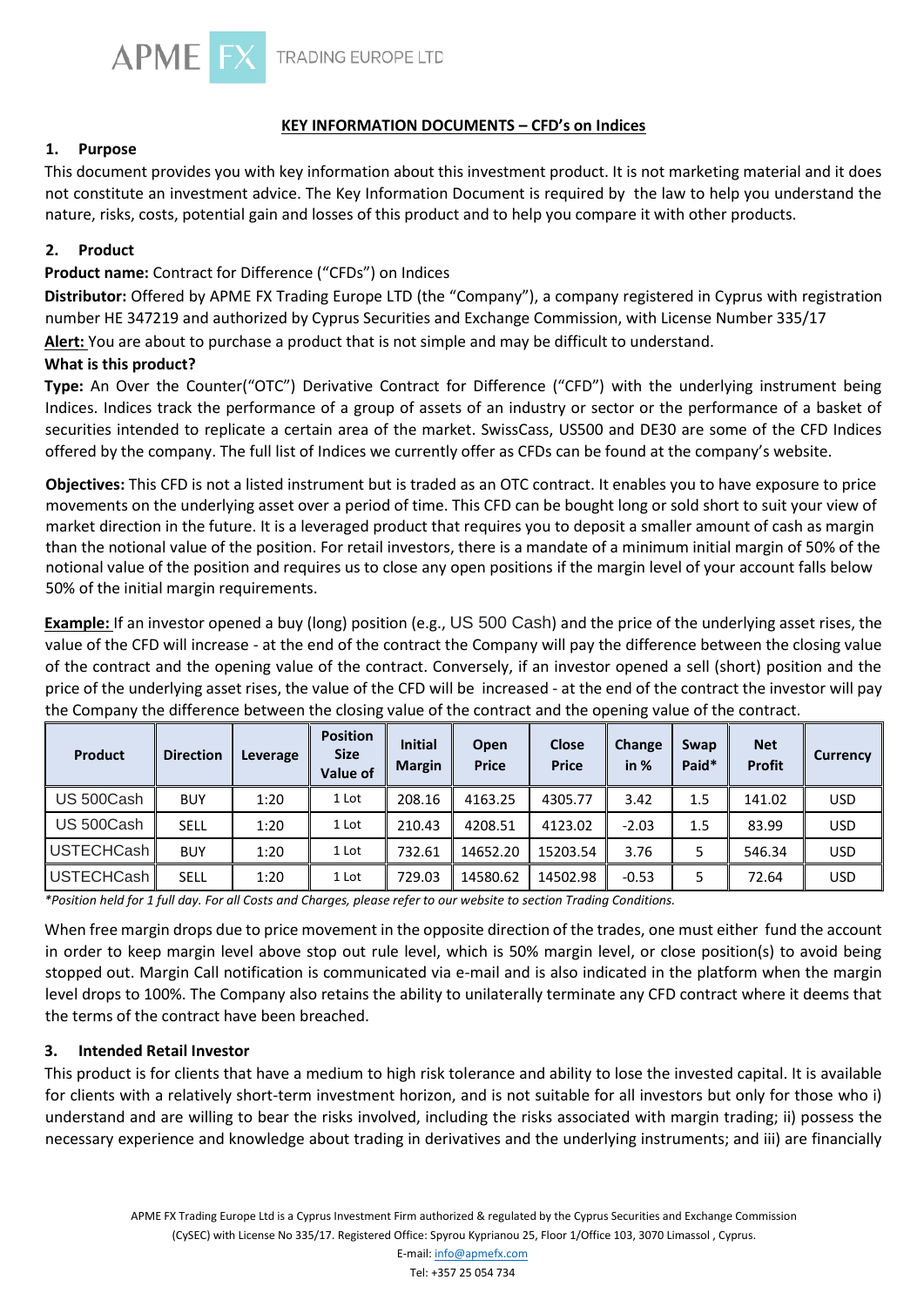

able to bear the risk of a total loss of their invested amounts, subject to the negative balance protection mechanism offered by the Company.

#### 4. **Risk Indicator**



The Risk indicator can show you the risk involved in these products compared to other products. It shows how possible it is that the product movement can lead to financial loss for the investor. The Risk indicator has been set to the Highest level. The rate indicates the potential losses from the product future performance. CFDs are leveraged and risky products that can cause losses. Losses cannot exceed the amount invested (negative balance), however you may lose your entire invested capital. There is no capital protection against market risk, credit risk and/or liquidity risk.

# **5. Currency Risk**

It is possible to buy or sell CFDs in a different currency from the currency of your account. The final pay- out that you might receive depends on the exchange rate between the two currencies.

# **6. Performance Scenarios**

The below scenarios were demonstrated to provide you how an investment can perform. You can compare them with other products scenarios in order to identify which product is more suitable for you. The scenarios presented are an approximation of future performance based on evidence from the past performance on how the value of this investment differs and are not an exact indicator. The outcome will be based on the market performance and how long you hold the CFD. The stress scenario indicates the possible outcome in extreme market circumstances.

## **Scenario**

| CFD Indices: US 500 Cas 1                            |          |  |  |  |  |  |
|------------------------------------------------------|----------|--|--|--|--|--|
| Opening price                                        | 4208.65  |  |  |  |  |  |
| Trade Size (per CFD): TS                             | 15       |  |  |  |  |  |
| Margin %: M                                          | 5%       |  |  |  |  |  |
| Contract Size K                                      |          |  |  |  |  |  |
| Margin Requirement ( $\epsilon$ ): MR=P x TS x M x K | 1.263    |  |  |  |  |  |
| Notional Value of the trade (€): TN=MR/M             | 63126.75 |  |  |  |  |  |

## **Table 1**

| <b>BUY</b>                     | <b>Closing</b>         | <b>Price</b> | Gross*             | <b>SELL</b>        | <b>Closing price</b> | <b>Price</b> | Gross*             |
|--------------------------------|------------------------|--------------|--------------------|--------------------|----------------------|--------------|--------------------|
| Performance<br><b>Scenario</b> | price (inc.<br>spread) | change       | <b>Profit/Loss</b> | <b>Performance</b> | (inc. spread         | change       | <b>Profit/Loss</b> |
|                                |                        |              |                    | <b>Scenario</b>    |                      |              |                    |
| Favorable                      | 4271.78                | 1.5%         | 946.95 USD         | Favorable          | 4145.52              | $-1,50%$     | 946.95 USD         |
| Moderate                       | 4240.21                | 0.75%        | 473.47 USD         | Moderate           | 4177.09              | $-0,75%$     | 473.47 USD         |
| Unfavorable                    | 4145.52                | $-1.5%$      | -946.95 USD        | Unfavorable        | 4271.78              | 1,50%        | -946.95 USD        |

APME FX Trading Europe Ltd is a Cyprus Investment Firm authorized & regulated by the Cyprus Securities and Exchange Commission (CySEC) with License No 335/17. Registered Office: Spyrou Kyprianou 25, Floor 1/Office 103, 3070 Limassol , Cyprus.

> E-mail: info@apmefx.com Tel: +357 25 054 734